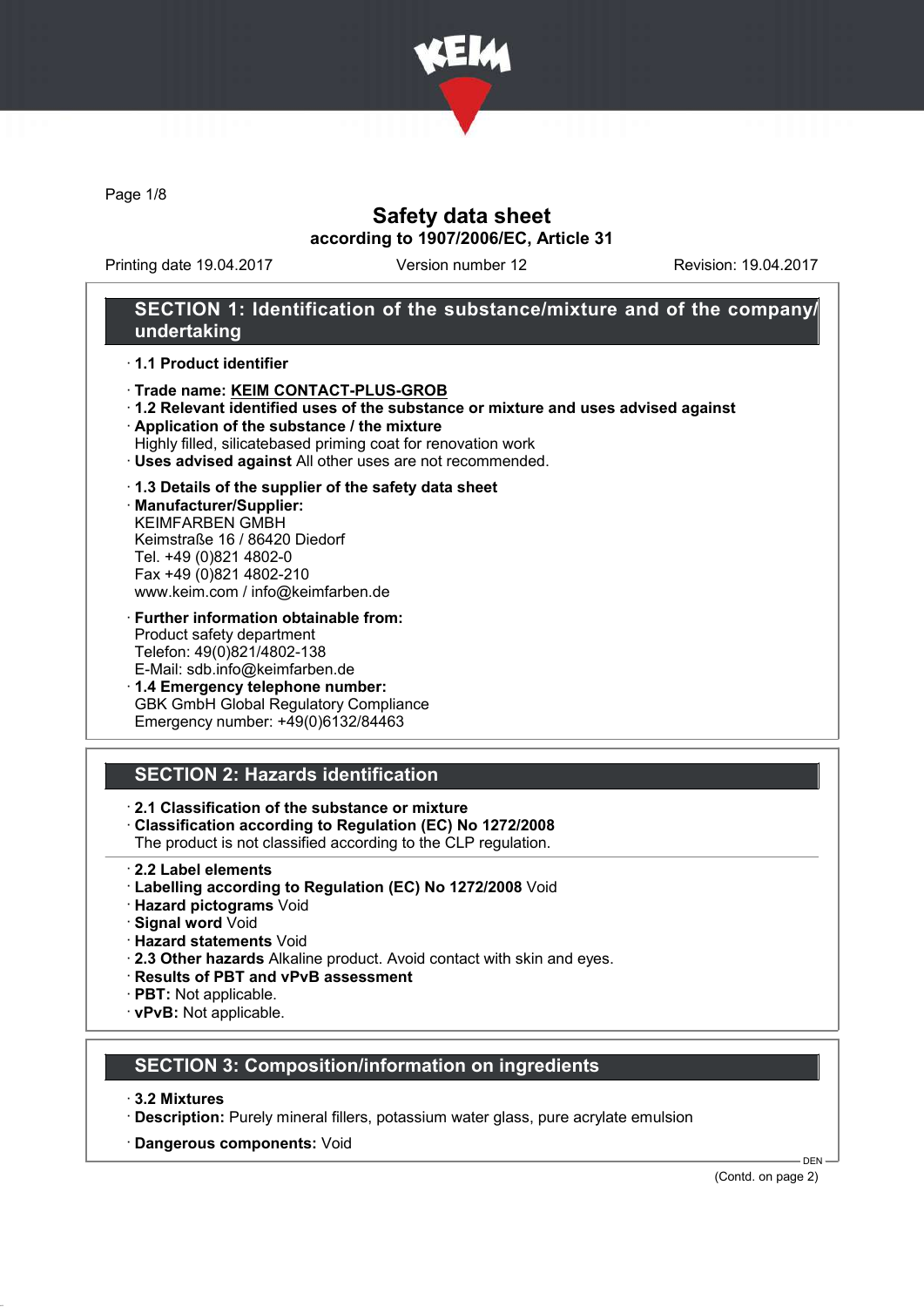

Page 2/8

# Safety data sheet according to 1907/2006/EC, Article 31

Printing date 19.04.2017 Version number 12 Revision: 19.04.2017

Trade name: KEIM CONTACT-PLUS-GROB

(Contd. of page 1)

# SECTION 4: First aid measures

- · 4.1 Description of first aid measures General information: No special measures required. When seeing the doctor we suggest to present this safety data sheet. · After inhalation: Supply fresh air; consult doctor in case of complaints. · After skin contact: Wash off immediately with water and soap and rinse well afterwards. If skin irritation continues, consult a doctor. · After eye contact: Rinse opened eye for several minutes under running water. Then consult a doctor. · After swallowing: Rinse mouth and throat well with water. Do not induce vomiting; call for medical help immediately. · 4.2 Most important symptoms and effects, both acute and delayed No further relevant information available. · 4.3 Indication of any immediate medical attention and special treatment needed No further relevant information available. SECTION 5: Firefighting measures · 5.1 Extinguishing media · Suitable extinguishing agents: Product itself does not burn. Co-ordinate fire-fighting measures to the fire surroundings. · 5.2 Special hazards arising from the substance or mixture No further relevant information available. · 5.3 Advice for firefighters · Protective equipment: Wear self-contained respiratory protective device.
	-
	- · Additional information
	- In case of fire do not breathe smoke, fumes and vapours.

Dispose of fire debris and contaminated fire fighting water in accordance with official regulations.

# SECTION 6: Accidental release measures

· 6.1 Personal precautions, protective equipment and emergency procedures Respect the protection rules (see section 7 a. 8). Ensure adequate ventilation Avoid contact with skin and eyes. · 6.2 Environmental precautions: Do not allow product to reach soil, sewage system or any water course. Follow local governmental rules and regulations. · 6.3 Methods and material for containment and cleaning up: Absorb with liquid-binding material (sand, diatomite, acid binders, universal binders, sawdust). Dispose of the material collected according to regulations.

Clear contaminated areas thoroughly.

(Contd. on page 3)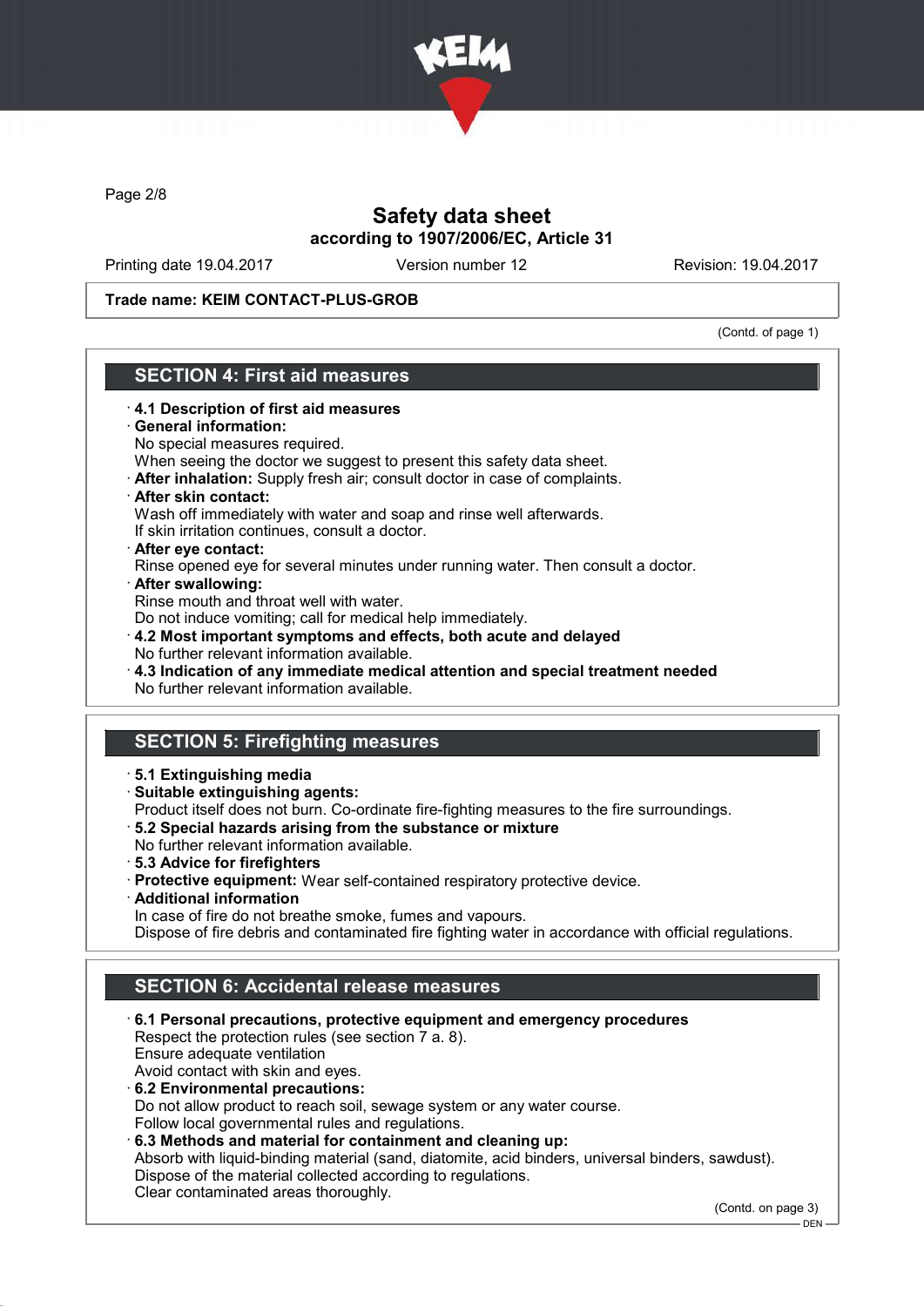

Page 3/8

# Safety data sheet according to 1907/2006/EC, Article 31

Printing date 19.04.2017 Version number 12 Revision: 19.04.2017

#### Trade name: KEIM CONTACT-PLUS-GROB

(Contd. of page 2)

Flush rests with sufficient amount of water.

· 6.4 Reference to other sections

See Section 7 for information on safe handling.

See Section 8 for information on personal protection equipment.

See Section 13 for disposal information.

# SECTION 7: Handling and storage

· 7.1 Precautions for safe handling

Keep receptacles tightly sealed. Avoid contact with skin and eyes.

See item 8 for information about suitable protective equipment and technical precautions. Respect the protection rules.

#### · Information about fire - and explosion protection:

The product is not flammable. No special measures required.

· 7.2 Conditions for safe storage, including any incompatibilities

- · Storage:
- · Requirements to be met by storerooms and receptacles: Keep in the original containers in a cool and dry place.

Store only in the original receptacle.

- · Information about storage in one common storage facility: Do not store together with acids.
- Further information about storage conditions: Keep container tightly sealed.
- Store in a cool place.

Protect from frost.

Protect from heat and direct sunlight.

- · Storage class: 12
- · 7.3 Specific end use(s) No further relevant information available.

## SECTION 8: Exposure controls/personal protection

#### · 8.1 Control parameters

### · Ingredients with limit values that require monitoring at the workplace:

14808-60-7 Quartz (SiO2)

MAK (Germany) alveolengängige Fraktion

· Additional information: The lists valid during the making were used as basis.

· 8.2 Exposure controls

- · Personal protective equipment:
- · General protective and hygienic measures:

Avoid contact with the eyes and skin.

Wash hands before breaks and at the end of work.

Immediately remove all soiled and contaminated clothing

(Contd. on page 4) DEN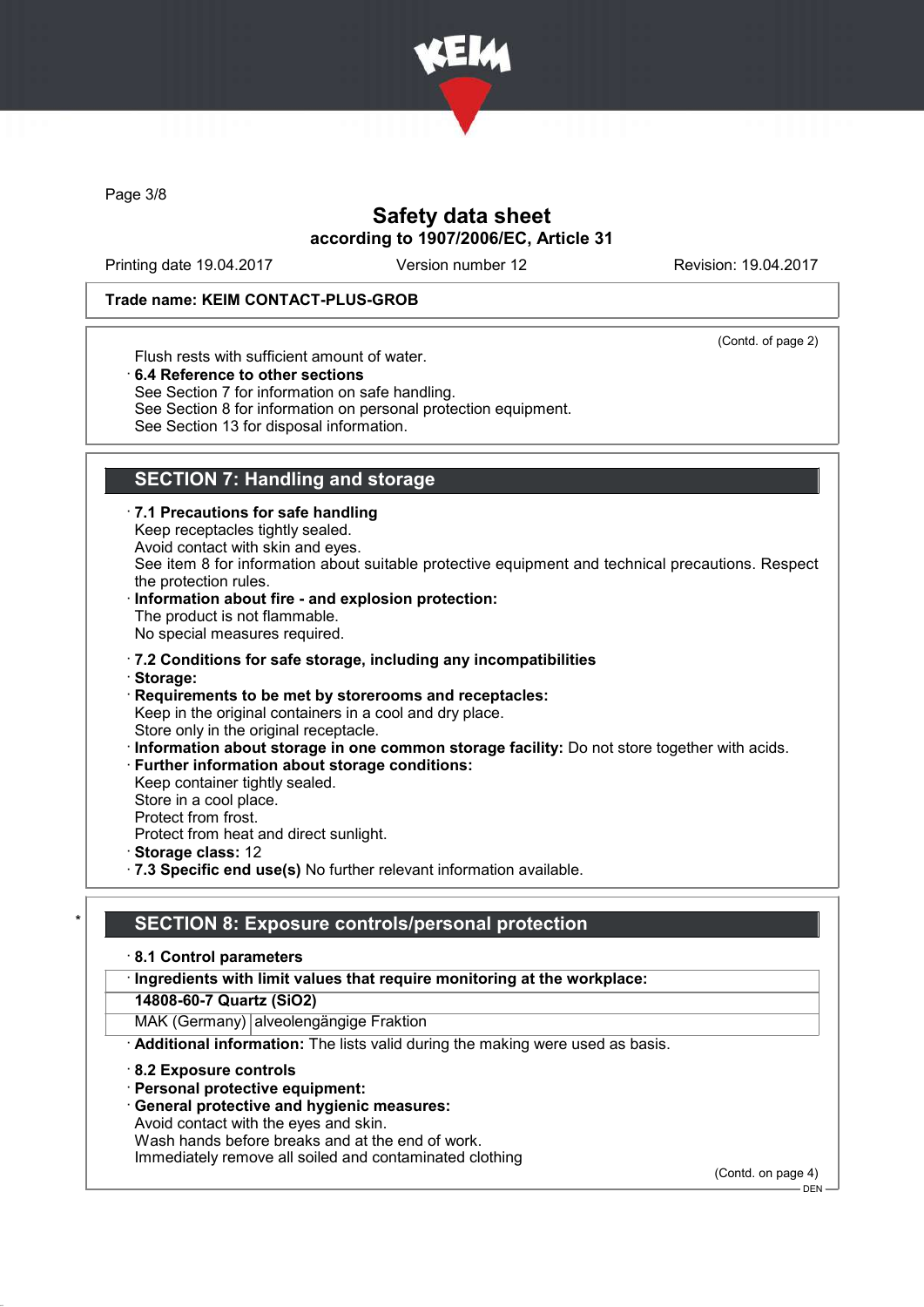

Page 4/8

# Safety data sheet according to 1907/2006/EC, Article 31

Printing date 19.04.2017 Version number 12 Revision: 19.04.2017

### Trade name: KEIM CONTACT-PLUS-GROB

#### (Contd. of page 3)

#### · Respiratory protection:

Use suitable respiratory protective device only when aerosol or mist is formed. Filter: P

- · Protection of hands: Protective gloves
- · Material of gloves
- suitable material e.g.:
- Nitrile impregnated cotton-gloves
- PVC or PE gloves Recommended thickness of the material:  $> 0.5$  mm
- Natural rubber, NR

Recommended thickness of the material:  $\geq 0.6$  mm

The selection of the suitable gloves does not only depend on the material, but also on further marks of quality and varies from manufacturer to manufacturer. As the product is a preparation of several substances, the resistance of the glove material can not be calculated in advance and has therefore to be checked prior to the application.

Penetration time of glove material

Value for the permeation: Level  $\geq 6$  (480 min)

The determined penetration times according to EN 374 part III are not performed under practical conditions. Therefore a maximum wearing time, which corresponds to 50% of the penetration time, is recommended.

The exact break trough time has to be found out by the manufacturer of the protective gloves and has to be observed.

- · Eye protection: Tightly sealed goggles
- · Body protection: Protective work clothing
- · Limitation and supervision of exposure into the environment See Section 12 and 6.2

## **SECTION 9: Physical and chemical properties**

| 9.1 Information on basic physical and chemical properties<br>· General Information |                    |
|------------------------------------------------------------------------------------|--------------------|
| · Appearance:                                                                      |                    |
| Form:                                                                              | Pasty              |
| Colour:                                                                            | White              |
| · Odour:                                                                           | Odourless          |
| Odour threshold:                                                                   | Not determined.    |
| $\cdot$ pH-value at 20 $\degree$ C:                                                | $11.4*$            |
| $\cdot$ Change in condition                                                        |                    |
| Melting point/freezing point:                                                      | Undetermined.      |
| Initial boiling point and boiling range: Undetermined.                             |                    |
| · Flash point:                                                                     | Not applicable.    |
| · Flammability (solid, gas):                                                       | Not applicable.    |
| · Ignition temperature:                                                            | Not determined.    |
| · Decomposition temperature:                                                       | Not determined.    |
|                                                                                    | (Contd. on page 5) |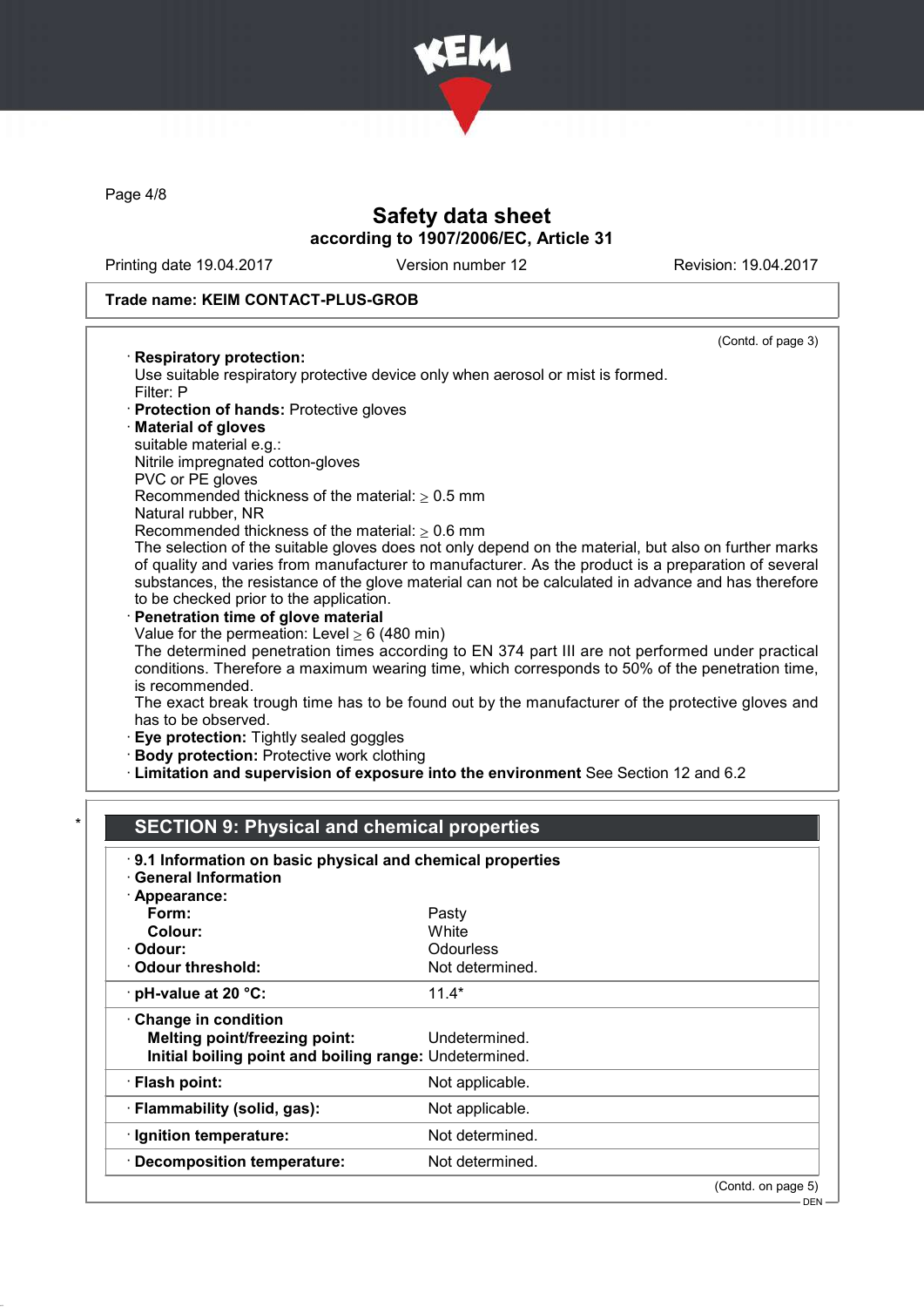

Page 5/8

# Safety data sheet according to 1907/2006/EC, Article 31

Printing date 19.04.2017 Version number 12 Revision: 19.04.2017

#### Trade name: KEIM CONTACT-PLUS-GROB

|                                           | (Contd. of page 4)                                                              |
|-------------------------------------------|---------------------------------------------------------------------------------|
| · Auto-ignition temperature:              | Product is not selfigniting.                                                    |
| <b>Explosive properties:</b>              | Product does not present an explosion hazard.                                   |
| <b>Explosion limits:</b>                  |                                                                                 |
| Lower:                                    | Not applicable.                                                                 |
| Upper:                                    | Not applicable.                                                                 |
| · Oxidising properties                    | Not applicable                                                                  |
| Vapour pressure at 20 °C:                 | $\sim$ 23 hPa                                                                   |
| $\cdot$ Density at 20 °C:                 | 1.6-1.8* $g/cm^{3}$                                                             |
| · Relative density                        | Not determined.                                                                 |
| · Vapour density                          | Not applicable                                                                  |
| <b>Evaporation rate</b>                   | Not applicable                                                                  |
| · Solubility in / Miscibility with        |                                                                                 |
| water:                                    | miscible                                                                        |
| · Partition coefficient: n-octanol/water: | Not applicable                                                                  |
| · Viscosity:                              |                                                                                 |
| Dynamic at 20 °C:                         | 3500-4500* mPas                                                                 |
| <b>Kinematic:</b>                         | Not determined.                                                                 |
| $\cdot$ 9.2 Other information             | * The values are for freshly produced material and may<br>change with the time. |
|                                           |                                                                                 |

# SECTION 10: Stability and reactivity

- · 10.1 Reactivity No further relevant information available.
- · 10.2 Chemical stability Stable under normal conditions of storage and use.
- · Thermal decomposition / conditions to be avoided:
- No decomposition if used according to specifications.
- · 10.3 Possibility of hazardous reactions No dangerous reactions known.
- · 10.4 Conditions to avoid No further relevant information available.
- · 10.5 Incompatible materials: Acids
- · 10.6 Hazardous decomposition products:
- No hazardous decomposition products if stored and handled as prescribed.

# SECTION 11: Toxicological information

- · 11.1 Information on toxicological effects
- · Acute toxicity Based on available data, the classification criteria are not met.
- · Primary irritant effect:
- · Skin corrosion/irritation Frequent persistent contact with the skin may cause skin irritation.
- · Serious eye damage/irritation In case of longer exposure, irritating effect is possible.
- · during inhalation: Irritant effect possible.
- · during swallowing: Irritant effect possible

(Contd. on page 6)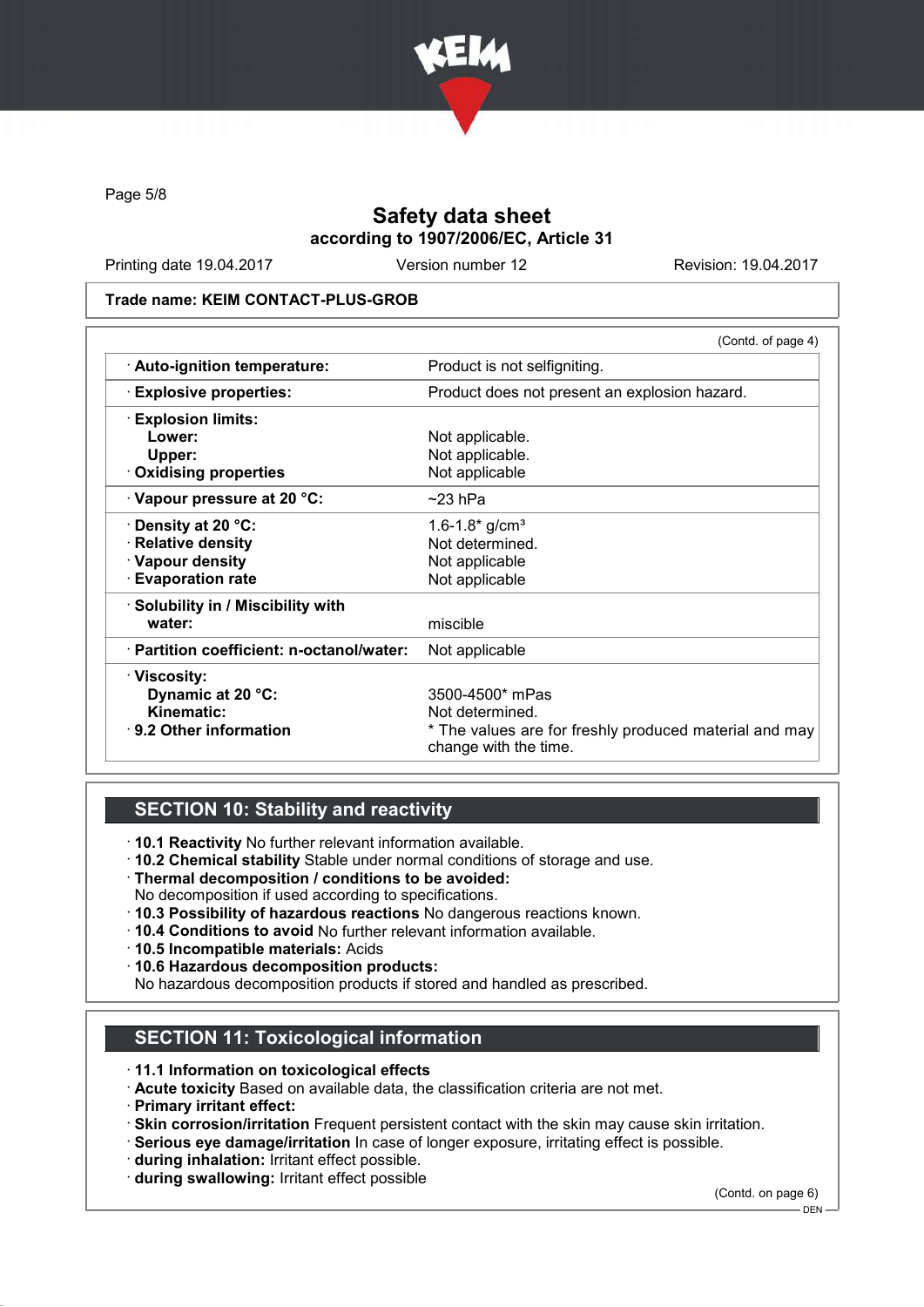

Page 6/8

# Safety data sheet according to 1907/2006/EC, Article 31

Printing date 19.04.2017 Version number 12 Revision: 19.04.2017

#### Trade name: KEIM CONTACT-PLUS-GROB

- (Contd. of page 5)
- · Respiratory or skin sensitisation Based on available data, the classification criteria are not met. · Other information (about experimental toxicology):
- Experimental analysis are not available.

The product was not tested. The statements on toxicology have been derived from the properties of the individual components.

· CMR effects (carcinogenity, mutagenicity and toxicity for reproduction) not applicable

· Germ cell mutagenicity Based on available data, the classification criteria are not met.

· Carcinogenicity Based on available data, the classification criteria are not met.

· Reproductive toxicity Based on available data, the classification criteria are not met.

· STOT-single exposure Based on available data, the classification criteria are not met.

- · STOT-repeated exposure Based on available data, the classification criteria are not met.
- · Aspiration hazard Based on available data, the classification criteria are not met.

# SECTION 12: Ecological information

- · 12.1 Toxicity
- · Aquatic toxicity: No further relevant information available.
- · 12.2 Persistence and degradability No further relevant information available.
- · 12.3 Bioaccumulative potential No further relevant information available.
- · 12.4 Mobility in soil No further relevant information available.
- · Additional ecological information:
- · AOX-indication:

Due to the substance of content which do not include organic jointed halogens, the product can not take influence on the AOX-load of the waste water.

- · According to the formulation contains the following heavy metals and compounds from the EU guideline NO. 2006/11/EC:
- The product contains TiO2.

General notes:

At present there are no ecotoxicological assessments.

Do not allow product to reach ground water, water course or sewage system.

Water hazard class 1 (German Regulation) (Self-assessment): slightly hazardous for water

### · 12.5 Results of PBT and vPvB assessment

- · PBT: Not applicable.
- · vPvB: Not applicable.

· 12.6 Other adverse effects No further relevant information available.

## SECTION 13: Disposal considerations

### · 13.1 Waste treatment methods

### **Recommendation**

Must not be disposed with household garbage. Do not allow product to reach sewage system. Disposal must be made according to official regulations.

### · European waste catalogue

08 01 12 waste paint and varnish other than those mentioned in 08 01 11

(Contd. on page 7) DEN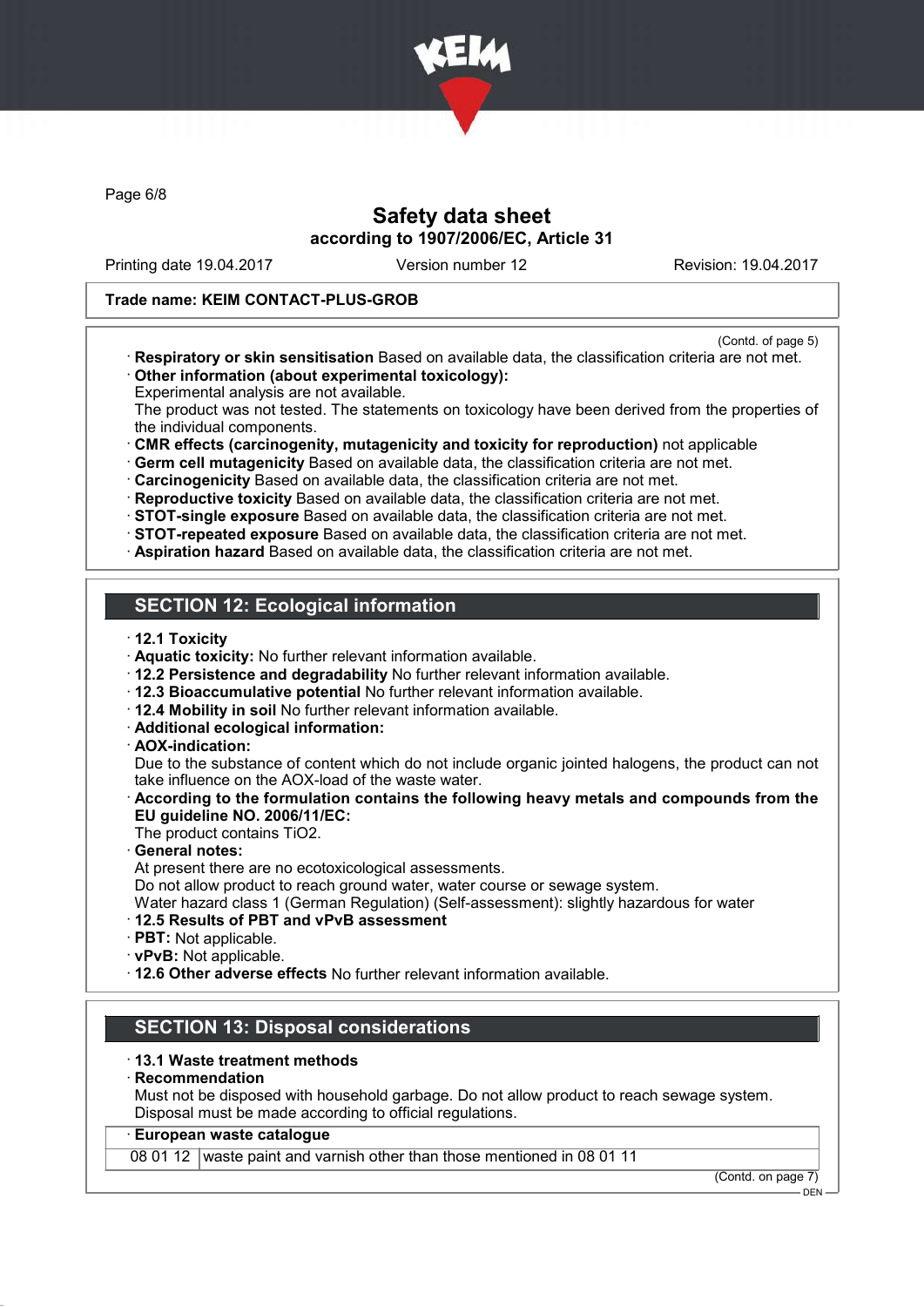

Page 7/8

# Safety data sheet according to 1907/2006/EC, Article 31

Printing date 19.04.2017 Version number 12 Revision: 19.04.2017

### Trade name: KEIM CONTACT-PLUS-GROB

(Contd. of page 6)

· Uncleaned packaging:

· Recommendation: Disposal must be made according to official regulations.

· Recommended cleansing agents: Water, if necessary with cleansing agents.

| <b>SECTION 14: Transport information</b>                                                      |                                                               |
|-----------------------------------------------------------------------------------------------|---------------------------------------------------------------|
| $\cdot$ 14.1 UN-Number<br>· ADR, IMDG, IATA                                                   | Void                                                          |
| 14.2 UN proper shipping name<br>· ADR, IMDG, IATA                                             | Void                                                          |
| 14.3 Transport hazard class(es)                                                               |                                                               |
| · ADR, IMDG, IATA<br>· Class                                                                  | Void                                                          |
| 14.4 Packing group<br>· ADR, IMDG, IATA                                                       | Void                                                          |
| ⋅14.5 Environmental hazards:<br>· Marine pollutant:                                           | No                                                            |
| 14.6 Special precautions for user                                                             | Not applicable.                                               |
| 14.7 Transport in bulk according to Annex II<br>of Marpol and the IBC Code<br>Not applicable. |                                                               |
| · Transport/Additional information:                                                           | No dangerous good in sense of these transport<br>regulations. |
| · UN "Model Regulation":                                                                      | Void                                                          |

# **SECTION 15: Regulatory information**

· 15.1 Safety, health and environmental regulations/legislation specific for the substance or mixture

· Directive 2012/18/EU

· Named dangerous substances - ANNEX I None of the ingredients is listed.

· National regulations:

· Waterhazard class: Water hazard class 1 (Self-assessment): slightly hazardous for water.

· Other regulations, limitations and prohibitive regulations

· Substances of very high concern (SVHC) according to REACH, Article 57 not applicable

· Product-Code/Giscode: BSW10

· 15.2 Chemical safety assessment: A Chemical Safety Assessment has not been carried out.

(Contd. on page 8)

DEN